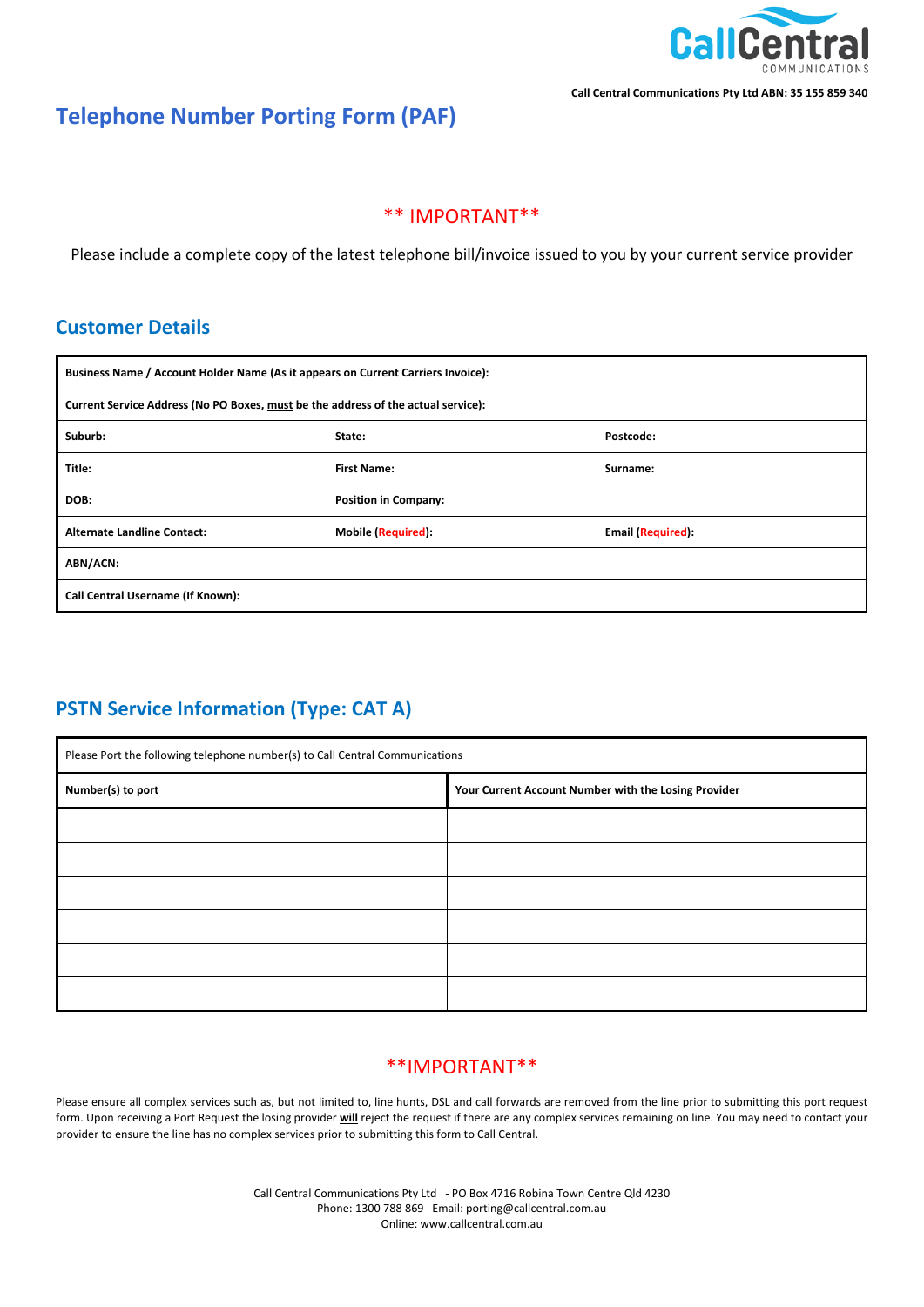

# **ISDN, VoIP & 13/1300/1800 Service Information (Type: CAT C)**

| Please Port the following telephone numbers to Call Central Communications |                                                      |                       |                       |                        |
|----------------------------------------------------------------------------|------------------------------------------------------|-----------------------|-----------------------|------------------------|
| Number to port                                                             | Your Current Account Number with the Losing Provider | <b>Service Type</b>   |                       |                        |
|                                                                            |                                                      | $\Box$<br><b>ISDN</b> | $\Box$<br>VoIP        | $13/1300/1800$ $\Box$  |
|                                                                            |                                                      | ப<br><b>ISDN</b>      | L<br>VoIP             | $13/1300/1800$ $\Box$  |
|                                                                            |                                                      | $\Box$<br><b>ISDN</b> | $\Box$<br><b>VolP</b> | 13/1300/1800           |
|                                                                            |                                                      | $\Box$<br><b>ISDN</b> | $\Box$<br><b>VoIP</b> | $13/1300/1800$ $\Box$  |
|                                                                            |                                                      | $\Box$<br><b>ISDN</b> | L<br><b>VolP</b>      | $\Box$<br>13/1300/1800 |
|                                                                            |                                                      | L<br><b>ISDN</b>      | $\Box$<br><b>VolP</b> | 13/1300/1800           |

## **Bulk Number Range ISDN & VoIP Service Information (Type: CAT C)**

| Please Port the following Telephone Number Range(s) to Call Central Communications |                             |                                                      |                     |        |             |  |
|------------------------------------------------------------------------------------|-----------------------------|------------------------------------------------------|---------------------|--------|-------------|--|
| <b>First Number in Range</b>                                                       | <b>Last Number in Range</b> | Your Current Account Number with the Losing Provider | <b>Service Type</b> |        |             |  |
|                                                                                    |                             |                                                      | <b>ISDN</b>         | $\Box$ | <b>VolP</b> |  |
|                                                                                    |                             |                                                      | <b>ISDN</b>         | $\Box$ | <b>VolP</b> |  |
|                                                                                    |                             |                                                      | <b>ISDN</b>         | $\Box$ | <b>VolP</b> |  |
|                                                                                    |                             |                                                      | <b>ISDN</b>         | $\Box$ | <b>VolP</b> |  |
|                                                                                    |                             |                                                      | <b>ISDN</b>         | $\Box$ | VolP        |  |
|                                                                                    |                             |                                                      | <b>ISDN</b>         | $\Box$ | <b>VolP</b> |  |

### \*\*IMPORTANT\*\*

Call Central does not warrant that the telephone numbers will be ported within any specified timeframe. Porting hours of operation are Monday to Friday 9am to 5pm AEST/AEDST, excluding national public holidays.

Call Central does not warrant that it can port your telephone number(s) from your current Service Provider. Your current Service Provider may reject this port request if the information you provide is incorrect, or does not match the data held by them. In this case, you authorize Call Central to correct the information and resubmit the request to port your telephone number to Call Central, or dispute the rejection by your current Service Provider. A porting request may also be rejected for other reasons as stated in the LNP Industry Code.

Please be aware that Charges apply for any CAT C Port Rejections. Please visit our website for all porting related charges (URL provided below in T&C's).

Please also be aware that there may be some downtime associated with porting your number(s) to Call Central. Although Call Central makes every effort to reduce any associated down time as much as possible Call Central does not warrant that any downtime of your service while the port is in process will be limited to a minimum time period.

> Call Central Communications Pty Ltd - PO Box 4716 Robina Town Centre Qld 4230 Phone: 1300 788 869 Email: porting@callcentral.com.au Online: www.callcentral.com.au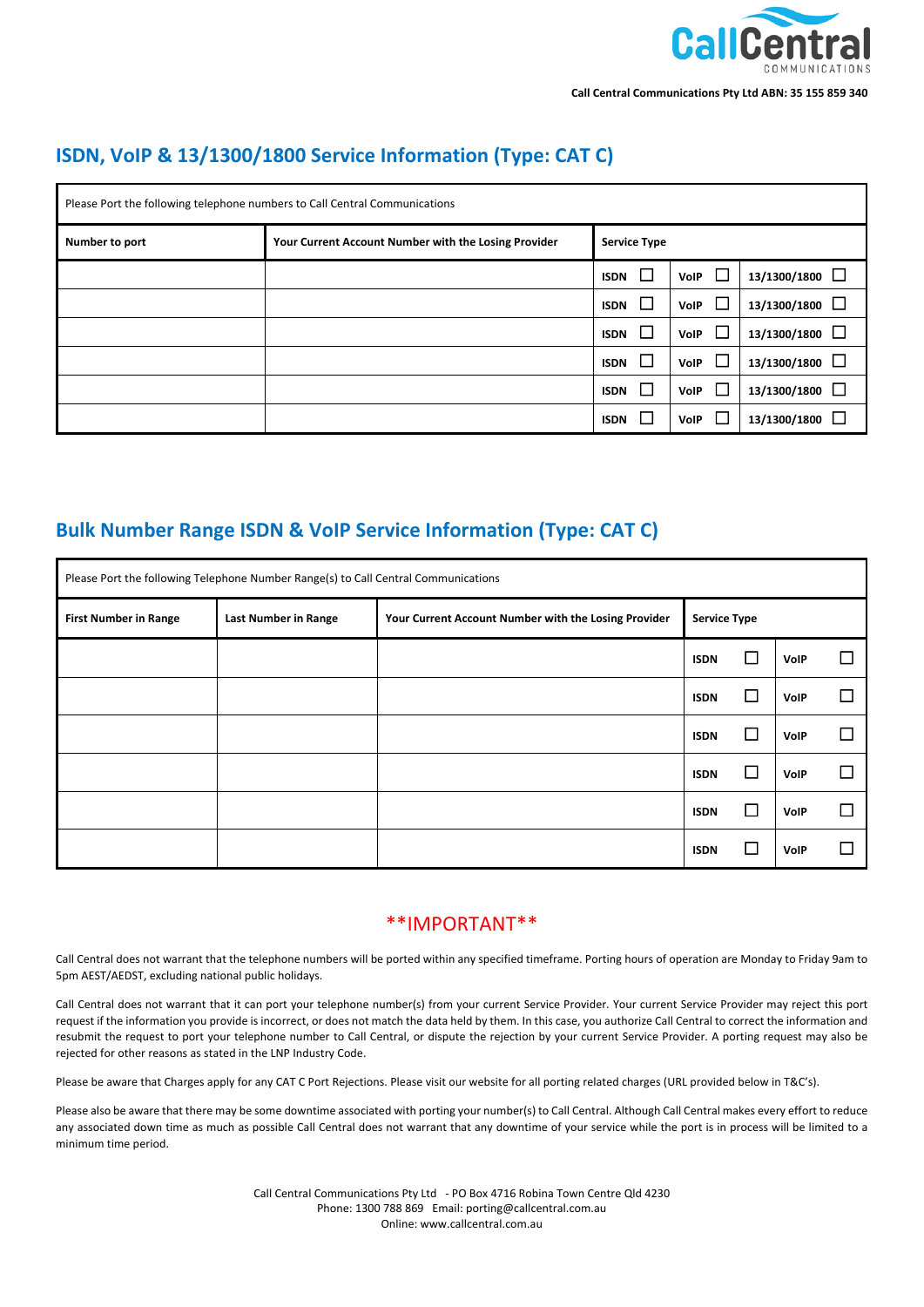

## **Other Information**

**Go Live Date (Only applicable to CAT C ports):**

**Other instructions:**

## **Terms and Conditions**

"We", "Our" and "Us" means Call Central Communications Pty Ltd, ABN 35 155 859 340. "You", "I" and "Your" means the Customer.

#### **Payment**

You are responsible for all fees and charges incurred for services consumed on or before the Due Date, as stipulated on your invoice. Fees and charges can be varied with prior notification from Call Central Communications through reasonable written advice.

If you default in payment, then ALL monies due to Call Central Communications shall become due and payable immediately and:

- 1. The debt may be subject to collection charges at Call Central Communications sole discretion, and these charges will be added to the account and interest will be charged at the rate under section 32 of the Supreme Court Act 1932 will be claimed up to and including the date on which the debt is paid in full AND
- 2. All expenses incurred by Us in recovering monies due, inclusive of Solicitors charges, All Debt Collectors Fees and Disbursements, any costs in relation to Security documents shall be a debt due and owing by the Customer, payment of which is hereby guaranteed under all circumstances.
- 3. In the case of a Trust, the Customer guarantees that the assets of the Trust will be available to pay any amounts of money due and owing by the Customer to settle our account.

#### **Porting**

When porting your number from your current service provider to Call Central Communications, this may result in the finalisation of your account for this service including any DSL spectrum sharing service, together with any outstanding fees and charges such as early termination fees and porting fees. We will not be held liable for any of these fees and charges.

#### **Disclaimer**

We accept no responsibility for any loss, damage, costs or expenses or other liability in contract, tort or otherwise arising directly or indirectly from the use of this service and make no warranty that this service is suitable for any particular purpose. We will not be held liable for any telecommunications charges or other charges the Customer may incur while using the service, whether authorised or not by the Customer. Our liability for any breach of our Terms and Conditions is excluded to the fullest extent permissible in Law. Any breach which cannot be excluded in Law is limited to the re-supply of the services, or payment of the cost of supply of the services. All other warranties except those required by Law are excluded.

#### **Emergency Service Calls**

A VoIP service is not a full PSTN or ISDN replacement service. Consequently an alternative landline phone or other phone such as a mobile phone capable of making emergency calls during a power or network outage must always be readily available to access the "000" Emergency Service.

#### **Full Terms & Conditions**

A full set of current Terms and Conditions can be found at www.callcentral.com.au. These terms can be varied from time to time.

#### **Porting Fees & Charges**

A full set of up to date fees and charges can be found a[t http://callcentralcommunications.com.au/fees-charges/](http://callcentralcommunications.com.au/fees-charges/)

Call Central Communications Pty Ltd - PO Box 4716 Robina Town Centre Qld 4230 Phone: 1300 788 869 Email: porting@callcentral.com.au Online: www.callcentral.com.au